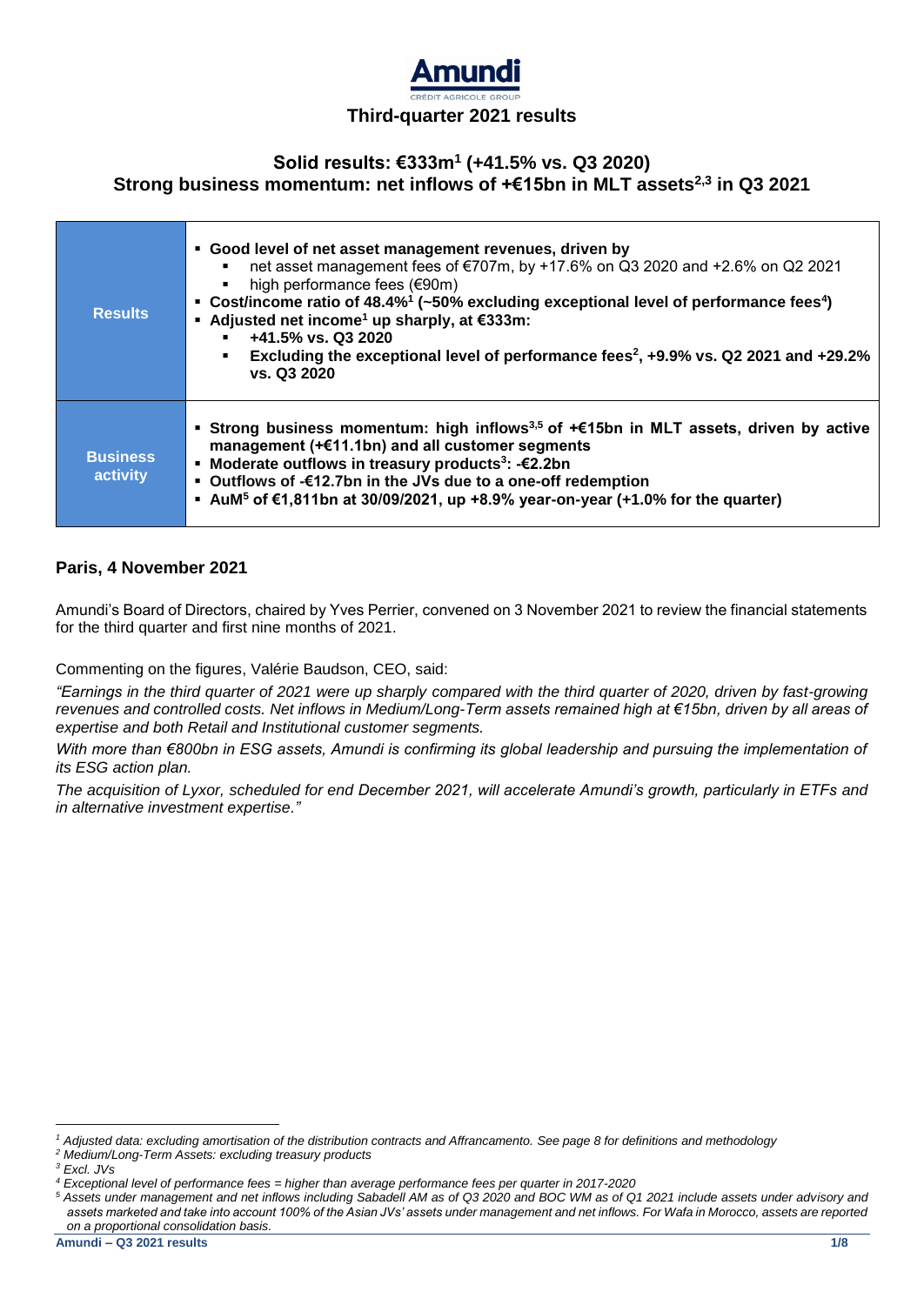## **I. Business activity High inflows in MLT assets (+€15bn) in Q3 2021**

### **Amundi's assets under management totalled €1,811bn at 30 September 2021, an increase of +8.9% year-onyear and +1.0% vs. the end of June 2021.**

**In market conditions that are still favourable overall** (continued rise of the Equity markets<sup>6</sup>, averaging +4% in Q3 compared to Q2 2021 and +28% compared to Q3 2020, notwithstanding a slight correction of the European indices in September), **the third quarter was marked by strong inflows in MLT assets (+€15bn excluding JVs),** and moderate outflows in treasury products (-€2.2bn).

## MLT inflows were **balanced between Retail and Institutionals:**

- **- Retail clients' appetite for risk held steady, resulting in the still brisk flows (+€7.5bn),** driven by thirdparty distributors (+€2.8bn) as well as the international networks (+€5.3bn), particularly in Italy (UniCredit and CA Italy networks) and Spain (Banco Sabadell network). In China, the subsidiary Amundi-BOC WM continues to gain momentum, with vigorous business activity (+€3.3bn), bringing assets under management to €7bn at the end of September 2021. In the French networks, inflows were slightly negative (-€0.7bn) in view of early redemptions on structured products tied to favourable market conditions. However, activity remains solid on other MLT assets (+€0.8bn).
- **- Business activity is also strong with institutional clients (+€7.5bn)** in all client segments.

## **These MLT flows are driven by virtually all areas of expertise:**

- **Active investment strategies posted high flows once again (+€11.1bn),** driven by all asset classes and illustrated by the success of Amundi-BOC WM's Multi-Asset Funds, launched since December 2020, multiasset funds for Retail, and OCIO<sup>7</sup> products for institutional clients.
- **Passive management, ETFs and smart beta had a good third quarter with +€3.9bn in net inflows,** bringing AuM to €187bn at the end of September 2021. In ETP<sup>8</sup>, with €+1.8bn of inflows in Q3 2021, AuM stood at €78bn at the end of September 2021 (ranked #5 in Europe<sup>9</sup>).
- In **Real and Structured Assets**, the quarter was mixed, with robust business activity in Real Assets (+€1.2bn) offset by -€1.2bn in structured product outflows (before maturity).

### **Business activity in the JVs (-€12.7bn) featured positive inflows in Mutual Funds (+€3bn) and an exceptional outflow in China:**

- The Indian JV SBI MF pursued its growth trajectory with +€4.5bn of inflows (including +€4.2bn in MLT assets), up from the second quarter, which was affected by the public health crisis. SBI MF maintained its leading position on the Indian market with a market share<sup>10</sup> of 15.97% at the end of September 2021 vs. 15.36% at the end of 2020.
- The **JV with NH (South Korea)** posted positive inflows in MLT assets (+€0.7bn) and outflows in treasury products (-€1.5bn).
- Outflows from the **JV with ABC in China** (-€16.3bn) were due to two negative phenomena: -€11.6bn due to a one-off reinternalisation and -€4.1bn due to the expected continuation of outflows of low-margin products (Channel Business).

### **Overall, net flows for the quarter were +€0.2bn.**

## **Amundi Technology**

Amundi Technology continues its development (33 clients at the end of September 2021), demonstrated by Malakoff Humanis' choice of Alto Investment for all its asset management IT (including the new Private Equity module), as well as a new offering for asset servicers based on Alto's modular open architecture (three clients including Caceis).

Amundi Technology's revenues for the nine months of 2021 were €27m, a 69% increase on the first nine months of 2020.

. *<sup>6</sup>Eurostoxx 600 Index Average:*

*<sup>7</sup>OCIO: Outsourced Chief Investment Officer Solutions* 

*<sup>8</sup> Exchange Traded Products*

*<sup>9</sup> Source: ETG GI September 2021 <sup>10</sup> Source AMFI – Total Mutual funds AuM*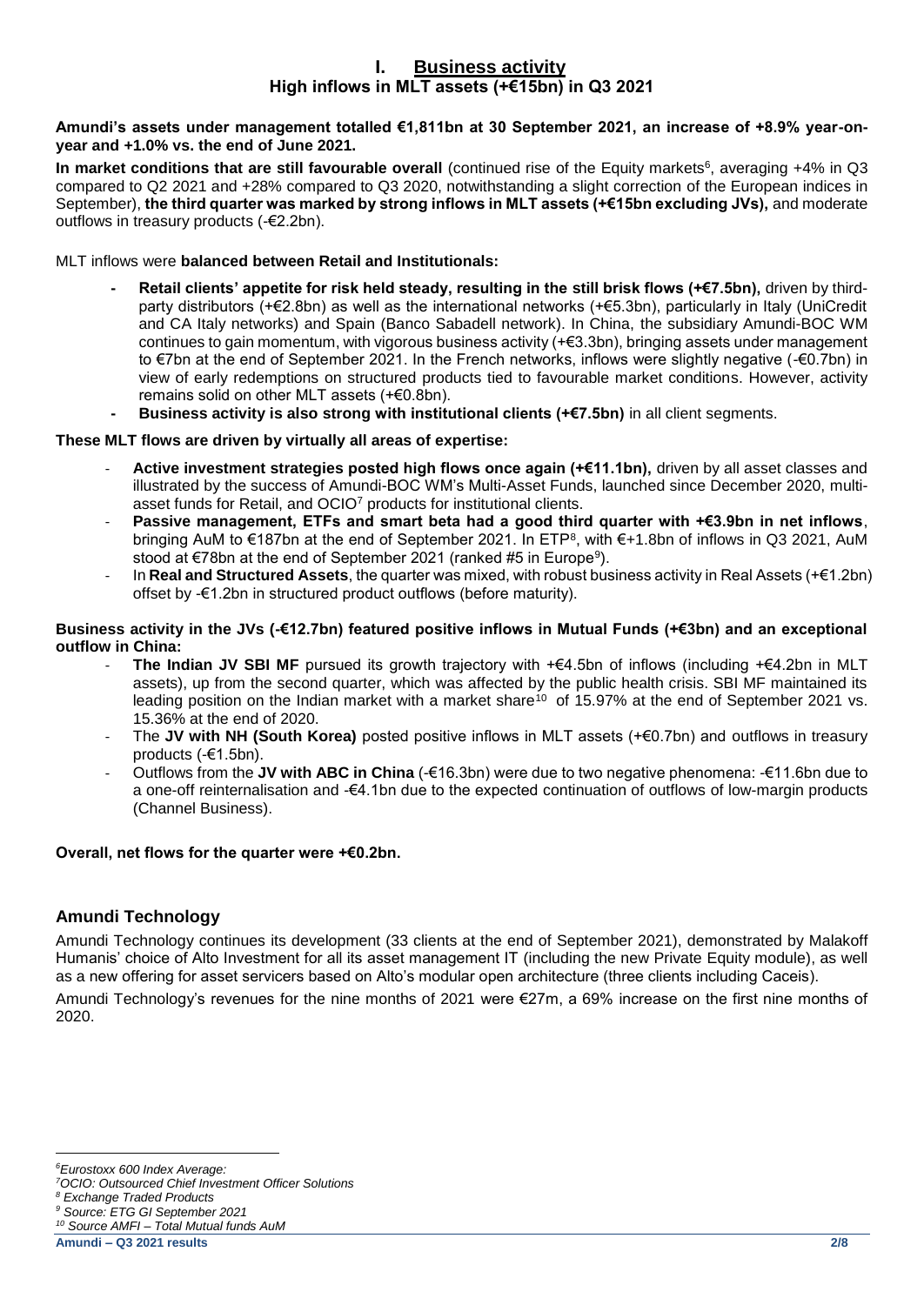# **II. Solid results Q3 2021: high adjusted net income<sup>11</sup>of €333m (+41.5 % vs. Q3 2020)**

**In the third quarter of 2021, Amundi's results remained high in a favourable overall market, and were up sharply once again. This increase reflects the healthy level of revenues, with performance fees remaining very high (€90m in Q3).** 

**Net revenues<sup>11</sup>** (€791m, up +25.7% vs. Q3 2020) **benefited from good market conditions and strong momentum in business activity:** 

- **Net asset management fees** were up significantly compared to both Q3 2020 (+17.6%) and Q2 2021 (+2.6%), partly due to the increase in the equity market average and partly to vigorous inflows, particularly on Retail and MLT assets, for several quarters.
- **Performance fees** remained very high (€90m, compared to a quarterly average of €42m between 2017 and 2020). This exceptional level is largely a reflection of the 12-month increase in the Equity markets and should continue to normalise over the next few quarters.<sup>12</sup>

### **Operating expenses were under control (€383m). Their trend (+18.6% compared to Q3 2020 and -1.5% compared to Q2 2021) was driven by:**

- provisioning for variable compensation, in relation with growth in operating income;
- the scope effect compared to Q3 2020 (+€10m) linked to the creation of Amundi BOC WM<sup>13</sup> and the full consolidation of Fund Channel<sup>14</sup>;
- continued investments in development, particularly at Amundi Technology and in other growth drivers

**As a result, the cost/income ratio was 48.4%** (vs. 51.2% in Q3 2020). Excluding exceptional level of performance fees<sup>15</sup>, the cost/income ratio was about 50%.

Taking into consideration the improved contribution to €25m (vs. €17m in Q3 2020) from equity-accounted entities (primarily the Asian joint ventures) and the tax charge, **adjusted net income, Group share, totalled €333m. Excluding the exceptional level of performance fees<sup>15</sup>, adjusted net income was up by +9.9% compared to Q2 2021.**

## **Over nine months in 2021, adjusted net income stood at almost one billion euros (€987m), representing a sharp increase (+45.6% vs. 9M 2020), resulting from:**

- a high level of revenues (especially performance fees) and costs that are under control;
- an increased contribution from the JVs (+38% vs. 9M 2020).

**Excluding the exceptional level of performance fees in 2021, this adjusted net income increased substantially by +25.6% vs. 9M 2020.**

<sup>.</sup> *<sup>11</sup> Adjusted data: excluding amortisation of the distribution contracts and Affrancamento. See page 7 for definitions and methodology.*

*<sup>12</sup> NB: Under the new ESMA regulations ("Guidelines on Performance Fees," applicable mainly to UCITS funds) implemented in July 2021 for existing funds, the reference period will be five years if the funds underperform their benchmark. These new regulatory provisions should result in a partial and gradual decline in performance fees beginning in 2022.*

*<sup>13</sup> Consolidated from Q4 2020* 

*<sup>14</sup> Consolidated from Q1 2021*

*<sup>15</sup>Exceptional level of performance fees = higher than average performance fees per quarter in 2017-2020 (€42m)*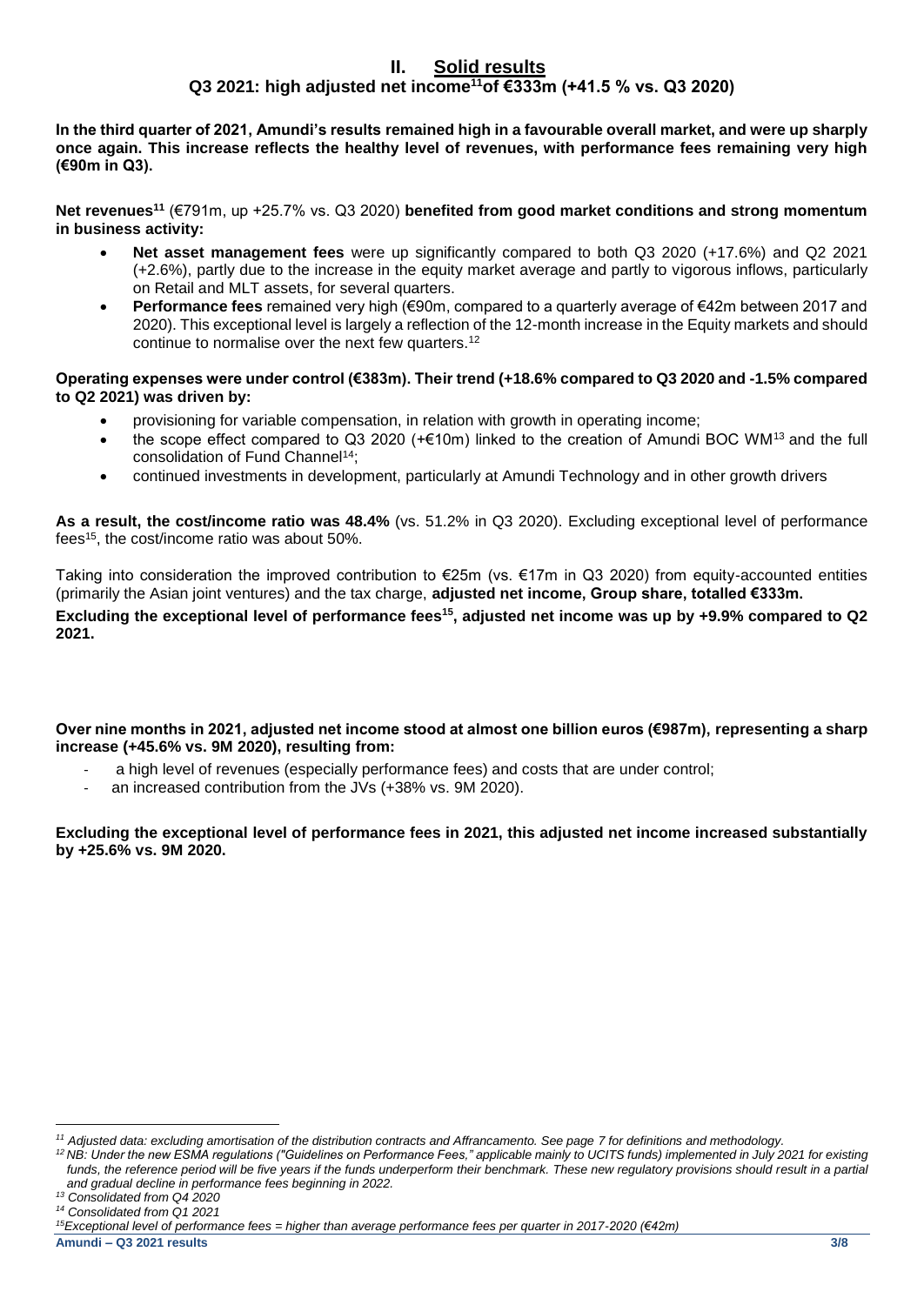# **III. Responsible Investment**

## **Amundi continued to implement its ESG action plan, thus supporting its global leadership:**

- **ESG assets under management stood at €802bn at 30 September 2021**. The change from the end of 2020 (ESG AuM of €378bn at 31 December 2020) resulted from:
	- integration of ESG criteria into traditional investment management processes;
	- high nine-month inflows in MLT assets (+€25bn<sup>16</sup>), mostly in active management.
- Under **SFDR<sup>17</sup> regulations,** more than 770 open-end funds, dedicated funds, and mandates totalling more than €728bn in AuM are classified in Articles 8 and 9**<sup>18</sup>**, making Amundi a leader in this area.

Moreover, in the lead-up to the Glasgow COP 26, Amundi has joined the "Net Zero Asset Managers" initiative (commitments in line with the Paris Agreement trajectory) for asset managers committed to the target of net zero emissions by 2050.

# **IV. Other information**

## **Financial disclosure schedule**

- Publication of 2021 annual results: 9 February 2022
- Publication of Q1 2022 results: 29 April 2022
- AGM for the 2021 financial year: 18 May 2022
- Publication of Q2 and H1 2022 results: 29 July 2022
- Publication of Q3 and 9M 2022 results: 28 October 2022

\*\*\*

.

*<sup>16</sup> Total ESG inflows were -€6.3bn over nine months, due to high treasury product outflows, in line with Amundi's total outflows over 9 months. <sup>17</sup>The new European Sustainable Financial Disclosure Regulation (SFDR) requires fund managers to rank their European assets by degree of ESG integration*

*<sup>18</sup>Scope: European funds. Article 8: products that promote environmental and/or social characteristics; Article 9: products that have a sustainable investment objective.*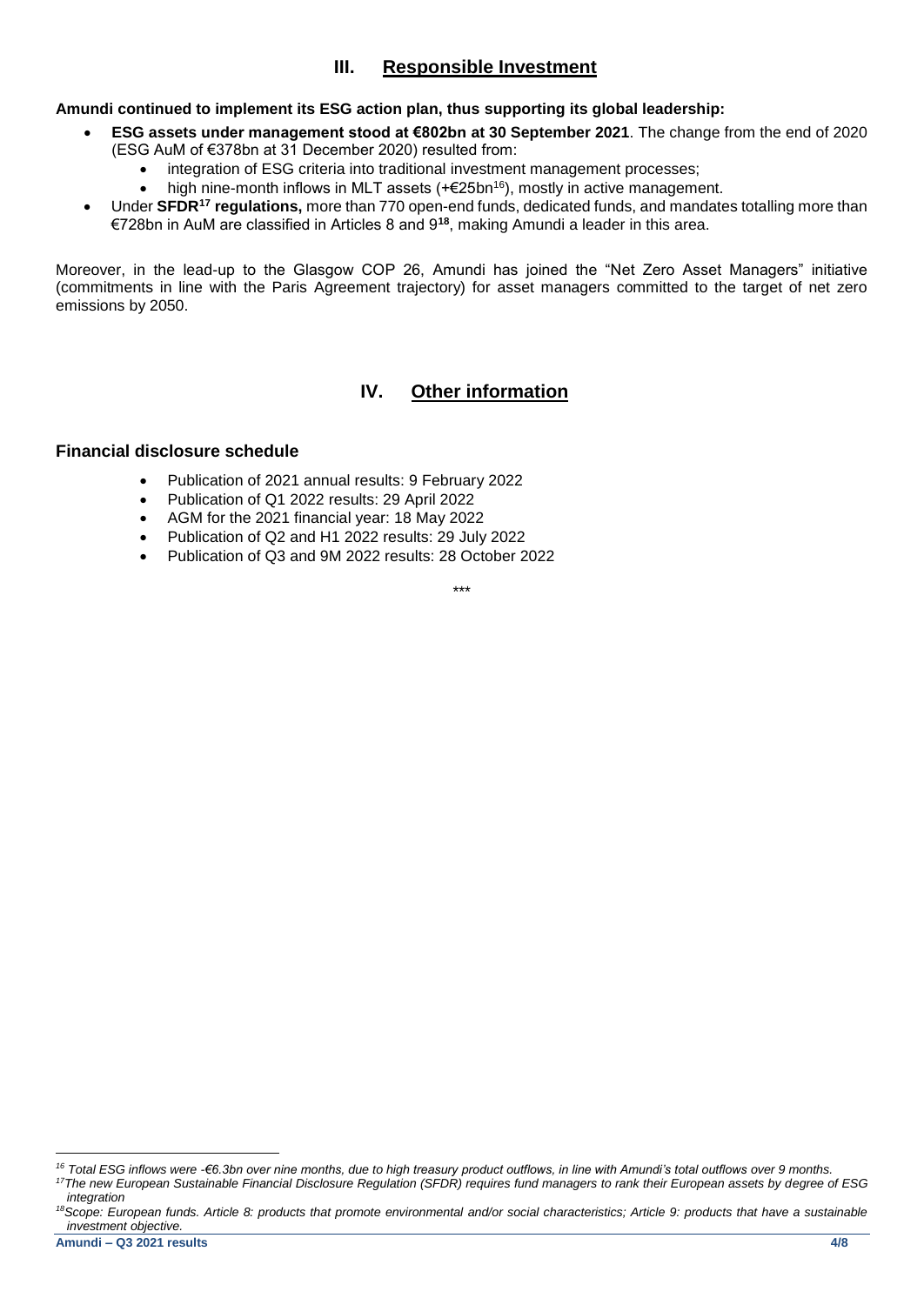# **Income Statements**

| €m                                                        | Q3 2021      | Q2 2021 | Chg.<br>Q3/Q2 | Q3 2020 | Chg.<br><b>T3/T3</b> | 9M 2021  | <b>9M</b><br>2020 | Chg.<br><b>9M/9M</b> |
|-----------------------------------------------------------|--------------|---------|---------------|---------|----------------------|----------|-------------------|----------------------|
| Adjusted net revenue <sup>1</sup>                         | 791          | 849     | $-6.9%$       | 630     | 25.7%                | 2,410    | 1,866             | 29.2%                |
| Net asset management revenue                              | 797          | 844     | $-5.6%$       | 631     | 26.4%                | 2,416    | 1,912             | 26.4%                |
| o/w net management fees                                   | 707          | 689     | 2.6%          | 601     | 17.6%                | 2,059    | 1.806             | 14.1%                |
| o/w performance fees                                      | 90           | 155     | $-41.9%$      | 30      | x <sub>3</sub>       | 356      | 106               | x 3.6                |
| Net financial income and other net<br>income <sup>1</sup> | (6)          | 5       |               | (1)     |                      | (5)      | (46)              |                      |
| <b>Operating expenses</b>                                 | (383)        | (388)   | $-1.5%$       | (323)   | 18.6%                | (1, 147) | (971)             | 18.1%                |
|                                                           |              |         |               |         |                      |          |                   |                      |
| Adjusted gross operating income 1                         | 409          | 461     | $-11.4%$      | 307     | 33.1%                | 1,264    | 895               | 41.2%                |
| Adjusted cost/income ratio <sup>1</sup>                   | 48.4%        | 45.7%   | $2.6$ pts     | 51.2%   | $-2.9$ pts           | 47.6%    | 52.0%             | $-4.5$ pts           |
| Cost of risk & Other                                      | 7            | (18)    |               | (3)     |                      | (13)     | (20)              | $\blacksquare$       |
| Equity-accounted entities                                 | 25           | 21      | 20.5%         | 17      | 47.7%                | 63       | 46                | 37.9%                |
| Adjusted income before taxes <sup>1</sup>                 | 440          | 464     | $-5.1%$       | 321     | 37.0%                | 1,313    | 921               | 42.7%                |
| Taxes                                                     | (108)        | (120)   | $-9.6%$       | (86)    | 26.2%                | (331)    | (247)             | 34.2%                |
| Minority interests                                        | $\mathbf{1}$ | 1       |               | (0)     |                      | 5        | (0)               |                      |
| Adjusted net income, Group share <sup>1</sup>             | 333          | 345     | $-3.6%$       | 235     | 41.5%                | 987      | 674               | 46.5%                |
| Amortisation of distribution contracts<br>after tax       | (12)         | (12)    | $=$           | (15)    | $-16.3%$             | (37)     | (40)              | $-7.6%$              |
| Affrancamento impact <sup>2</sup>                         | 0            | 114     |               | 0       |                      | 114      |                   |                      |
| Net income, Group share incl.<br>Affrancamento            | 321          | 448     | $-28.4%$      | 221     | 45.3%                | 1,065    | 634               | 67.9%                |

1. Adjusted data: excluding amortisation of the distribution contracts and, in Q2 and H1 2021, excluding Affrancamento. See slides 32-33 for definitions and methodology. 2. Net accounting income for Q3 and 9M 2021 includes a one-time tax gain (net of a substitution fee) of +€114m (no cash flow impact): "Affrancamento" mechanism under the 2021 Italian Budget Law (Law no. 178/2020), resulting in the recognition of Deferred Tax Assets on intangible assets (goodwill); this was excluded from Adjusted Net Income.

# **Change in assets under management<sup>1</sup> from end-December 2019 to end-September 2021**

| (Ebn)                           | <b>AuM</b> | <b>Net</b><br><i>inflows</i> | <b>Market and</b><br>foreign<br>exchange effect | Scope effect | <b>Change in AuM vs.</b><br>previous quarter |
|---------------------------------|------------|------------------------------|-------------------------------------------------|--------------|----------------------------------------------|
| At 31/12/2019                   | 1,653      |                              |                                                 |              | $+5.8%$                                      |
| Q1 2020                         |            | $-3.2$                       | $-122.7$                                        |              |                                              |
| At 31/03/2020                   | 1,527      |                              |                                                 |              | $-7.6%$                                      |
| Q <sub>2</sub> 20 <sub>20</sub> |            | $-0.8$                       | $+64.9$                                         |              |                                              |
| At 30/06/2020                   | 1,592      |                              |                                                 |              | $+4.2%$                                      |
| Q3 2020                         |            | $+34.7$                      | $+15.2$                                         | $+20.7$      |                                              |
| At 30/09/2020                   | 1,662      |                              |                                                 |              | $+4.4%$                                      |
| Q4 2020                         |            | $+14.4$                      | $+52.1$                                         |              |                                              |
| At 31/12/2020                   | 1,729      |                              |                                                 |              | $+4.0%$                                      |
| Q1 2021                         |            | $-12.7$                      | $+39.3$                                         |              |                                              |
| At 31/03/2021                   | 1,755      |                              |                                                 |              | $+1.5%$                                      |
| Q2 2021                         |            | $+7.2$                       | $+31.4$                                         |              |                                              |
| At 30/06/2021                   | 1,794      |                              |                                                 |              | $+2.2%$                                      |
| Q3 2021                         |            | $+0.2$                       | $+17.0$                                         |              |                                              |
| At 30/09/2021                   | 1,811      |                              |                                                 |              | $+1.0%$                                      |

1. Assets under management and inflows including Sabadell AM as of Q3 2020 include assets under advisory and assets marketed and take into account 100% of the Asian JVs' inflows and assets under management. For Wafa in Morocco, assets are reported on a proportional consolidation basis.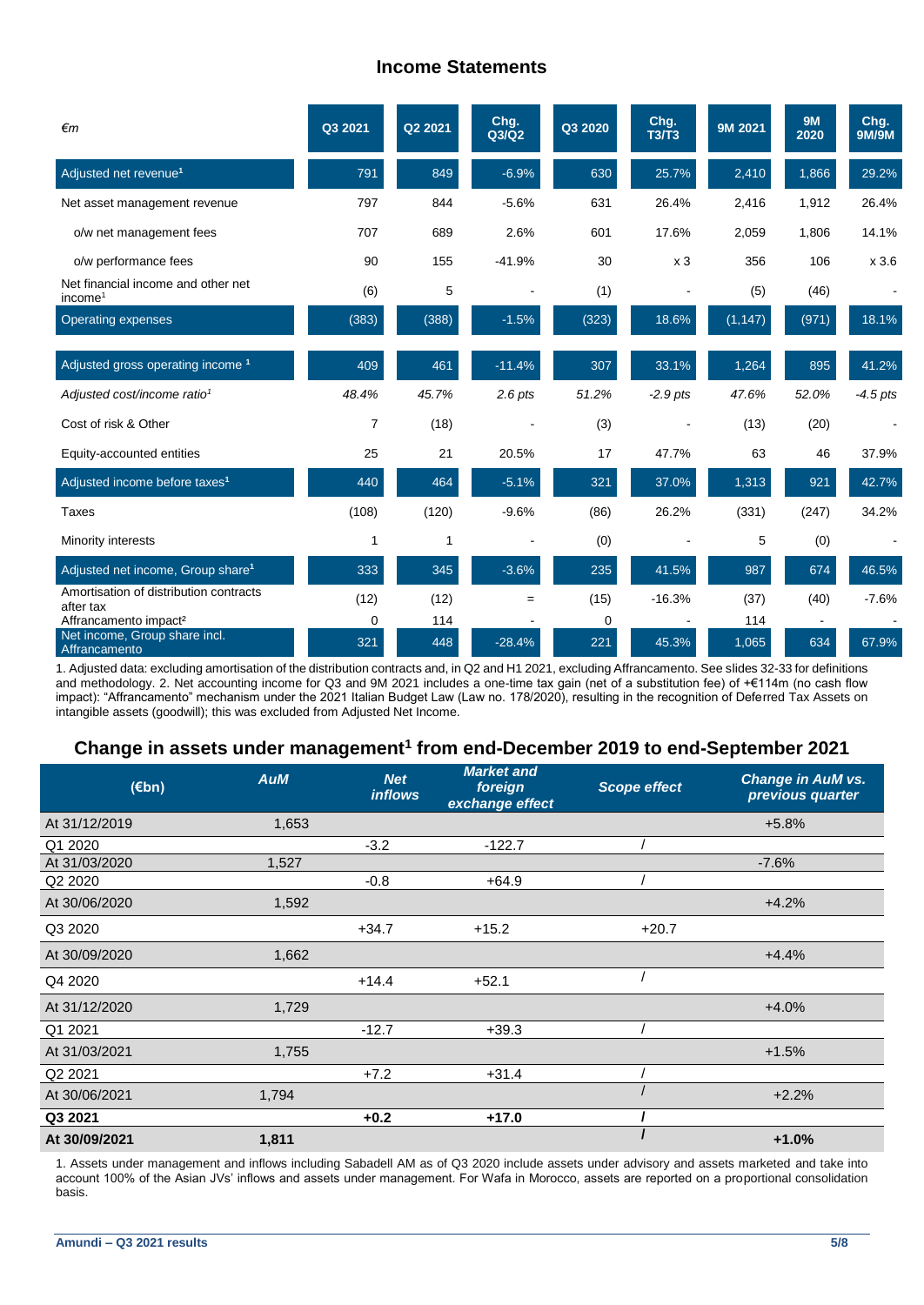| Assets under management and net inflows by client segment <sup>1</sup> |  |  |
|------------------------------------------------------------------------|--|--|
|------------------------------------------------------------------------|--|--|

|                                               | AuM        | AuM        | % chg.      | <b>Inflows</b> | <b>Inflows</b> | <b>Inflows</b> | <b>Inflows</b> |
|-----------------------------------------------|------------|------------|-------------|----------------|----------------|----------------|----------------|
| (Ebn)                                         | 30.09.2021 | 30.09.2020 | /30.09.2020 | Q3 2021        | Q3 2020        | 9M 2021        | 9M 2020        |
| <b>French networks</b>                        | 121        | 109        | 11.5%       | $-1.3$         | 2.5            | $-2.6$         | 3.8            |
| International networks                        | 165        | 138        | 19.8%       | 5.4            | $-0.2$         | 13.8           | $-2.9$         |
| o/w Amundi BOC WM                             | 7          |            | ٠           | 3.3            |                | 6.8            |                |
| Third-party distributors                      | 212        | 180        | 18.2%       | 4.4            | 2.9            | 12.3           | 2.3            |
| <b>Retail (excl. JVs)</b>                     | 499        | 426        | 17.0%       | 8.5            | 5.2            | 23.5           | 3.2            |
| Institutionals <sup>2</sup> and<br>sovereigns | 428        | 389        | 10.1%       | 5.2            | 9.3            | $-5.1$         | 7.8            |
| Corporates                                    | 85         | 79         | 7.6%        | $-1.0$         | 10.2           | $-11.5$        | 1.7            |
| <b>Employee Savings</b>                       | 76         | 62         | 23.5%       | $-0.5$         | 0.5            | 2.3            | 3.4            |
| CA & SG insurers                              | 471        | 458        | 3.0%        | 0.6            | 1.4            | $-0.5$         | $-6.2$         |
| <b>Institutionals</b>                         | 1.060      | 987        | 7.4%        | 4.3            | 21.4           | $-14.8$        | 6.7            |
| JVs <sup>3</sup>                              | 252        | 249        | 1.2%        | $-12.7$        | 8.1            | $-14.1$        | 20.8           |
| <b>TOTAL</b>                                  | 1,811      | 1,662      | 8.9%        | 0.2            | 34.7           | $-5.4$         | 30.7           |
| <b>Average 9M AuM (excl.</b><br>JVs)          | 1,532      | 1,381      | 10.9%       |                |                |                |                |

1. Assets under management and inflows including Sabadell AM as of Q3 2020 include assets under advisory and assets marketed and take into account 100% of the Asian JVs' inflows and assets under management. For Wafa in Morocco, assets are reported on a proportional consolidation basis. 2. Including funds of funds. 3. Including -€4.1bn in Q3 2021 in outflows from "channel business" products in China and -€11.6bn in an exceptional reinternalisation.

## **Assets under management and net inflows by asset class<sup>1</sup>**

|                                    | <b>AuM</b> | <b>AuM</b> | $%$ chq.    | <b>Inflows</b> | <b>Inflows</b> | <b>Inflows</b> | <b>Inflows</b> |
|------------------------------------|------------|------------|-------------|----------------|----------------|----------------|----------------|
| (€bn)                              | 30.09.2021 | 30.09.2020 | /30.09.2020 | Q3 2021        | Q3 2020        | 9M 2021        | 9M 2020        |
| <b>Equities</b>                    | 334        | 243        | 37.4%       | 2.6            | 3.3            | 13.1           | 9.9            |
| Multi-asset                        | 298        | 251        | 19.0%       | 8.5            | 1.3            | 26.3           | $-4.0$         |
| <b>Bonds</b>                       | 646        | 625        | 3.4%        | 3.9            | $-0.9$         | 6.7            | $-10.2$        |
| Real, alternative and              |            |            | 5.7%        |                |                |                |                |
| structured assets                  | 95         | 90         |             | $-0.1$         | 1.0            | 0.4            | 3.6            |
| <b>MLT ASSETS excl. JVs</b>        | 1.373      | 1.208      | 13.7%       | 15.0           | 4.7            | 46.5           | $-0.8$         |
| <b>Treasury Products excl. JVs</b> | 186        | 205        | $-9.4%$     | $-2.2$         | 22.0           | $-37.7$        | 10.7           |
| <b>ASSETS excl. JVs</b>            | 1.559      | 1.413      | 10.3%       | 12.8           | 26.7           | 8.7            | 9.9            |
| <b>JVs</b>                         | 252        | 249        | 1.2%        | $-12.7$        | 8.1            | $-14.1$        | 20.8           |
| <b>TOTAL</b>                       | 1.811      | 1.662      | 8.9%        | 0.2            | 34.7           | $-5.4$         | 30.7           |
| o/w MLT Assets                     | 1,595      | 1,429      | 11.7%       | 3.5            | 15.9           | 32.0           | 22.1           |
| o/w Treasury products              | 216        | 233        | $-7.6%$     | $-3.3$         | 18.8           | $-37.3$        | 8.6            |

1. Assets under management and inflows including Sabadell AM as of Q3 2020 include assets under advisory and assets marketed and take into account 100% of the Asian JVs' inflows and assets under management. For Wafa in Morocco, assets are reported on a proportional consolidation basis.

## **Assets under management and net inflows by region<sup>1</sup>**

| $(\epsilon$ bn)                  | <b>AuM</b><br>30.09.2021 | <b>AuM</b><br>30.09.2020 | $%$ chg.<br>/30.09.2020 | <b>Inflows</b><br>Q3 2021 | <b>Inflows</b><br>Q3 2020 | <b>Inflows</b><br>9M 2021 | <b>Inflows</b><br>9M 2020 |
|----------------------------------|--------------------------|--------------------------|-------------------------|---------------------------|---------------------------|---------------------------|---------------------------|
| France <sup>2</sup>              | 935                      | 892                      | 4.8%                    | 2.2                       | 17.3                      | $-26.1$                   | 13.2                      |
| Italy                            | 192                      | 171                      | 12.0%                   | 0.8                       | $-0.4$                    | 6.8                       | $-2.7$                    |
| Europe excl. France and<br>Italy | 254                      | 201                      | 26.4%                   | 4.7                       | 10.6                      | 16.7                      | 12.1                      |
| Asia <sup>3</sup>                | 324                      | 303                      | 6.8%                    | $-9.0$                    | 8.6                       | $-3.3$                    | 14.2                      |
| Rest of world <sup>4</sup>       | 106                      | 94                       | 12.4%                   | 1.4                       | $-1.3$                    | 0.4                       | $-6.1$                    |
| <b>TOTAL</b>                     | 1.811                    | 1.429                    | 26.7%                   | 0.2                       | 34.7                      | $-5.4$                    | 30.7                      |
| <b>TOTAL excl. France</b>        | 876                      | 537                      | 63.3%                   | $-2.0$                    | 17.4                      | 20.7                      | 17.6                      |

1. Assets under management and inflows including Sabadell AM as of Q3 2020 include assets under advisory and assets marketed and take into account 100% of the Asian JVs' inflows and assets under management. For Wafa in Morocco, assets are reported on a proportional consolidation basis. 2. Of which €451bn for CA & SG insurers. 3. Including -€4.1bn in Q3 2021 in outflows from "channel business" products in China and -€11.6bn in an exceptional reinternalisation. 5. Mostly the United States.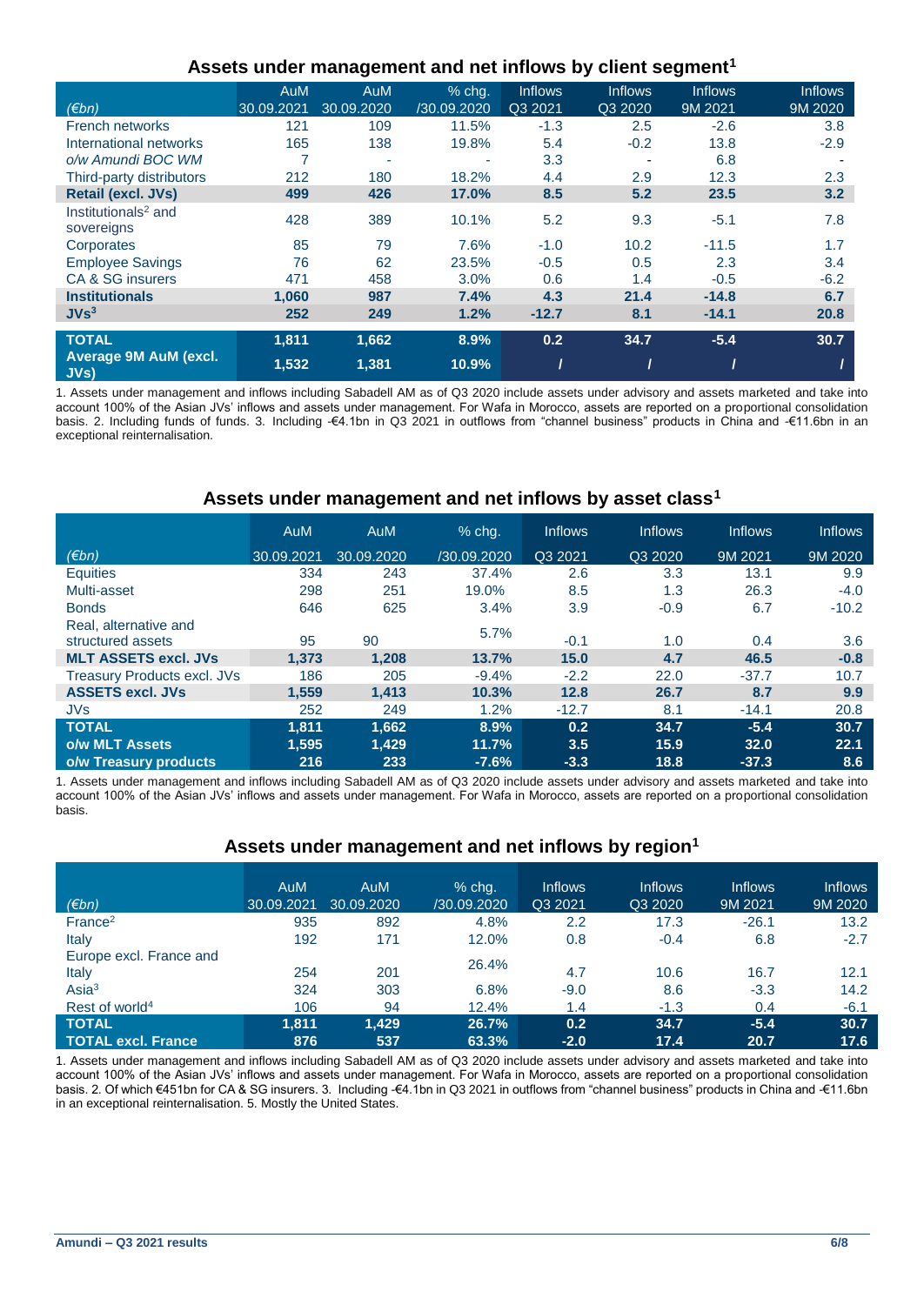### **I. Accounting and adjusted data**

### **Accounting data:**

Information corresponds to data after amortisation of the distribution contracts and, in Q3 and 9M 2021, after the impact of Affrancamento (see below).

### **Adjusted data**

To present an income statement that is closer to the economic reality, the following adjustments have been made:

- Restatement of the amortisation of distribution contracts (deducted from net revenues) with SG until November 2020, Bawag, UniCredit and Banco Sabadell.
	- In Q3 and 9M 2021, non-recognition of a one-time tax gain (net of a substitution fee) of +€114m (no cash flow impact): "Affrancamento" mechanism under the 2021 Italian Budget Law (Law no. 178/2020), resulting in the recognition of Deferred Tax Assets on intangible assets (goodwill); this was excluded from Adjusted Net Income.

### **Amortisation of distribution contracts:**

- 
- Q3 2020: €21m before tax and €15m after tax 9M 2020: €56m before tax and €40m after tax
	- Q3 2021: €17m before tax and €12m after tax 9M 2021: €51m before tax and €37m after tax
- 
- 
- 

### **II. Reminder of amortisation of distribution contracts with Banco Sabadell**

When **Sabadell AM** was acquired, a 10-year distribution contract was entered into with the Banco Sabadell networks in Spain; this contract's gross valuation is €108m (posted to the balance sheet under Intangible Assets). At the same time, a Deferred Tax Liability of €27m was recognised. Thus the net amount is €81m which is amortised using the straight-line method over 10 years, as from 1 July 2020. In the Group's income statement, the net tax impact of this amortisation is €8m over a full year (or €11m before tax), posted under "Other revenues", and is added to existing amortisations of the distribution contracts:

- with Bawag in the amount of €2m after tax over a full year (€3m before tax);
- with UniCredit in the amount of €38m after tax over a full year (€55m before tax).

#### **NB: the SG contract amortisation ceased since 1 November 2020**

#### **III. Alternative Performance Indicators<sup>19</sup>**

To present an income statement that is closer to the economic reality, Amundi publishes adjusted data which excludes amortisation of the distribution contracts with SG, Bawag, UniCredit and Banco Sabadell since 1 July 2020 (see above).

| These combined and adjusted data are reconciled with accounting data as follows: |  |
|----------------------------------------------------------------------------------|--|
|----------------------------------------------------------------------------------|--|

| accounting data<br>adjusted data                                 |         |         |                |         |              |
|------------------------------------------------------------------|---------|---------|----------------|---------|--------------|
| In $M\epsilon$                                                   | 9M 2021 | 9M 2020 | Q3 2021        | Q2 2021 | Q3 2020      |
| Net revenues (a)                                                 | 2359    | 1810    | 774            | 832     | 609          |
| + Amortization of distribution contract                          | 51      | 56      | 17             | 17      | 21           |
| Adjusted net revenue (b)                                         | 2410    | 1866    | 791            | 849     | 630          |
|                                                                  |         |         |                |         |              |
| Operating expenses $\odot$                                       | $-1147$ | $-971$  | $-383$         | $-388$  | $-323$       |
| Gross operating income $(d) = (a) + (c)$                         | 1213    | 839     | 392            | 444     | 287          |
| Adjusted gross operating income $(e) = (b) + (c)$                | 1264    | 895     | 409            | 461     | 307          |
| Cost income ratio (c)/(a)                                        | 48,6%   | 53,7%   | 49,4%          | 46,7%   | 53,0%        |
| Cost income ratio (c)/(b)                                        | 47,6%   | 52,0%   | 48,4%          | 45,7%   | 51,2%        |
| Cost of risk & other (f)                                         | $-13$   | $-20$   | $\overline{7}$ | $-18$   | $-3$         |
| Share of net income of equity-accounted entities (g)             | 63      | 46      | 25             | 21      | 17           |
| Profit before tax $(h) = (d)+(f)+(g)$                            | 1262    | 865     | 423            | 447     | 301          |
| Adjusted income before tax (i) = $E+(f)+(g)$                     | 1313    | 921     | 440            | 464     | 321          |
| Income tax (j)                                                   | $-202$  | $-230$  | $-103$         | $-115$  | $-80$        |
| Adjusted income tax (k)                                          | $-331$  | $-247$  | $-108$         | $-120$  | $-86$        |
| Non controlling interest (I)                                     | 5       | 0       | 1              | 1       | 0            |
| Net income group share (h)+(j)+(l)                               | 951     | 634     | 321            | 333     | 221          |
| Impact of Affrancamento (m)                                      | 114     | 0       | $\mathbf{0}$   | 114     | $\mathbf{0}$ |
| Net income, Group share incl. Affrancamento<br>$(h)+(j)+(l)+(m)$ | 1065    | 634     | 321            | 448     | 221          |
| Adjusted net income, Group share (i)+(k)+(l)                     | 987     | 674     | 333            | 345     | 235          |

<sup>.</sup> *<sup>19</sup> Please refer to section 4.3 of the 2020 Universal Registration Document filed with the French AMF on 12/04/2021*